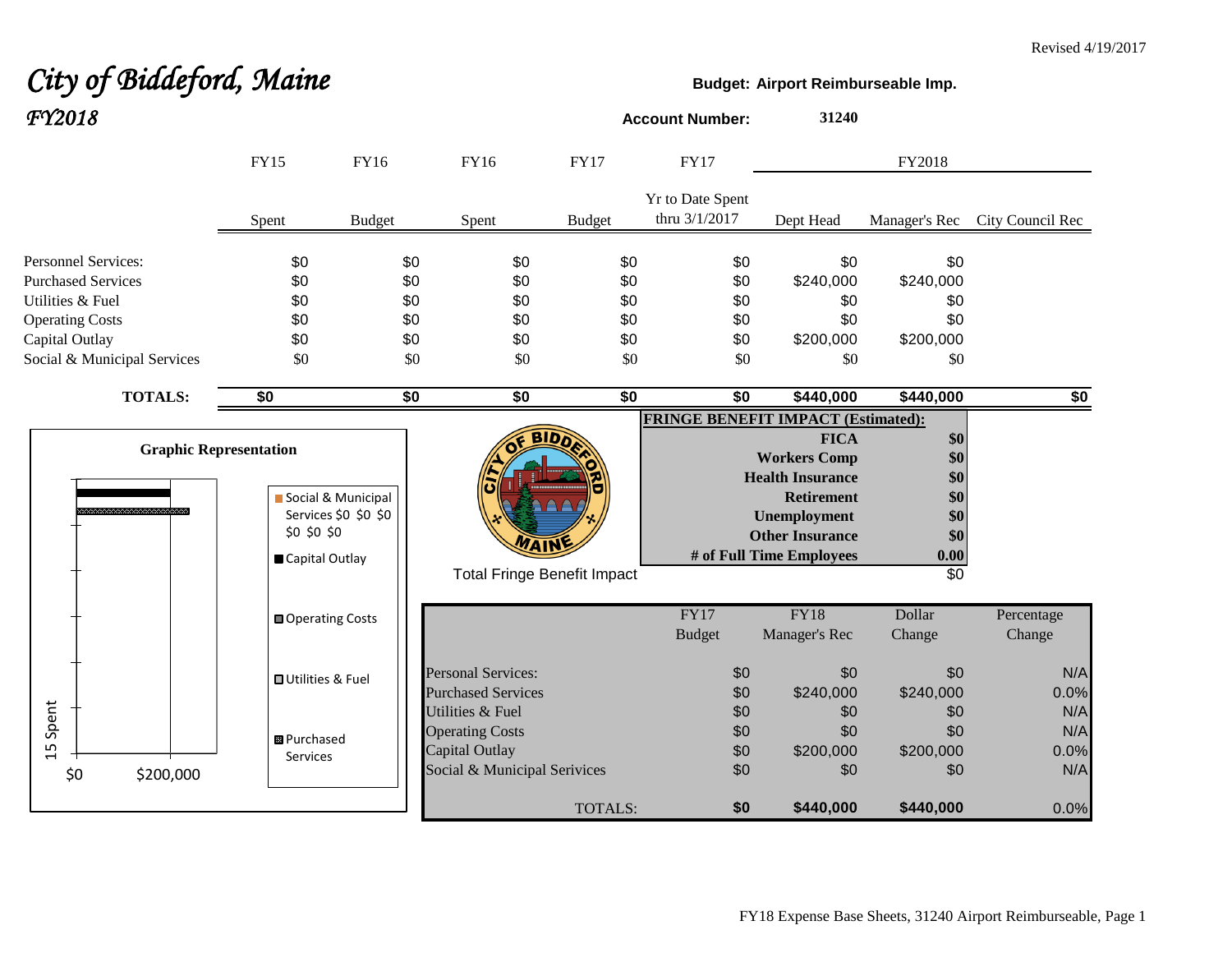# FY2018 Purchased Services

| Account |                                   | <b>FY15</b> | FY16          | FY16  | FY17          | <b>FY17</b>             | FY2018    |           |
|---------|-----------------------------------|-------------|---------------|-------|---------------|-------------------------|-----------|-----------|
| Number  | Description                       | Spent       | <b>Budget</b> | Spent | <b>Budget</b> | <b>Yr to Date Spent</b> | Dept Head | Mgr's Rec |
|         | 60306 Other Prof/Consult Srvs Exp | \$0         | \$0           | \$0   | \$0           | \$0                     | \$240,000 | \$240,000 |
| Totals  |                                   | \$0         | \$0           | \$0   | \$0           | \$0                     | \$240,000 | \$240,000 |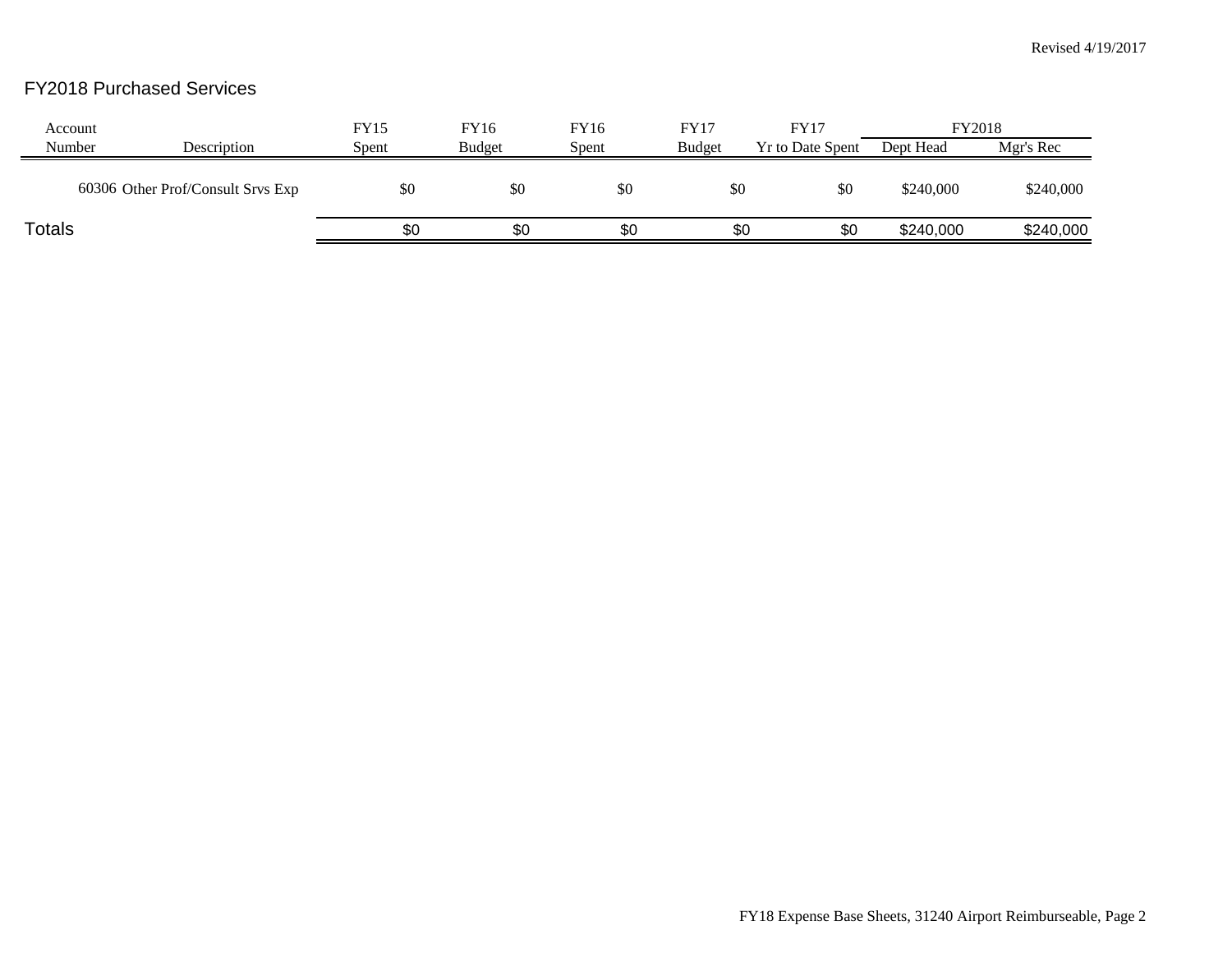# FY2018 Capital Outlay

| Account       |                                 | <b>FY15</b> | FY16          | FY16  | <b>FY17</b>   | FY17                    | FY2018    |           |
|---------------|---------------------------------|-------------|---------------|-------|---------------|-------------------------|-----------|-----------|
| Number        | Description                     | Spent       | <b>Budget</b> | Spent | <b>Budget</b> | <b>Yr to Date Spent</b> | Dept Head | Mgr's Rec |
|               | 60600 Land Purchase/Improve Cap | \$0         | \$0           | \$0   | \$0           | \$0                     | \$200,000 | \$200,000 |
| <b>Totals</b> |                                 | \$0         | \$0           | \$0   | \$0           | \$0                     | \$200,000 | \$200,000 |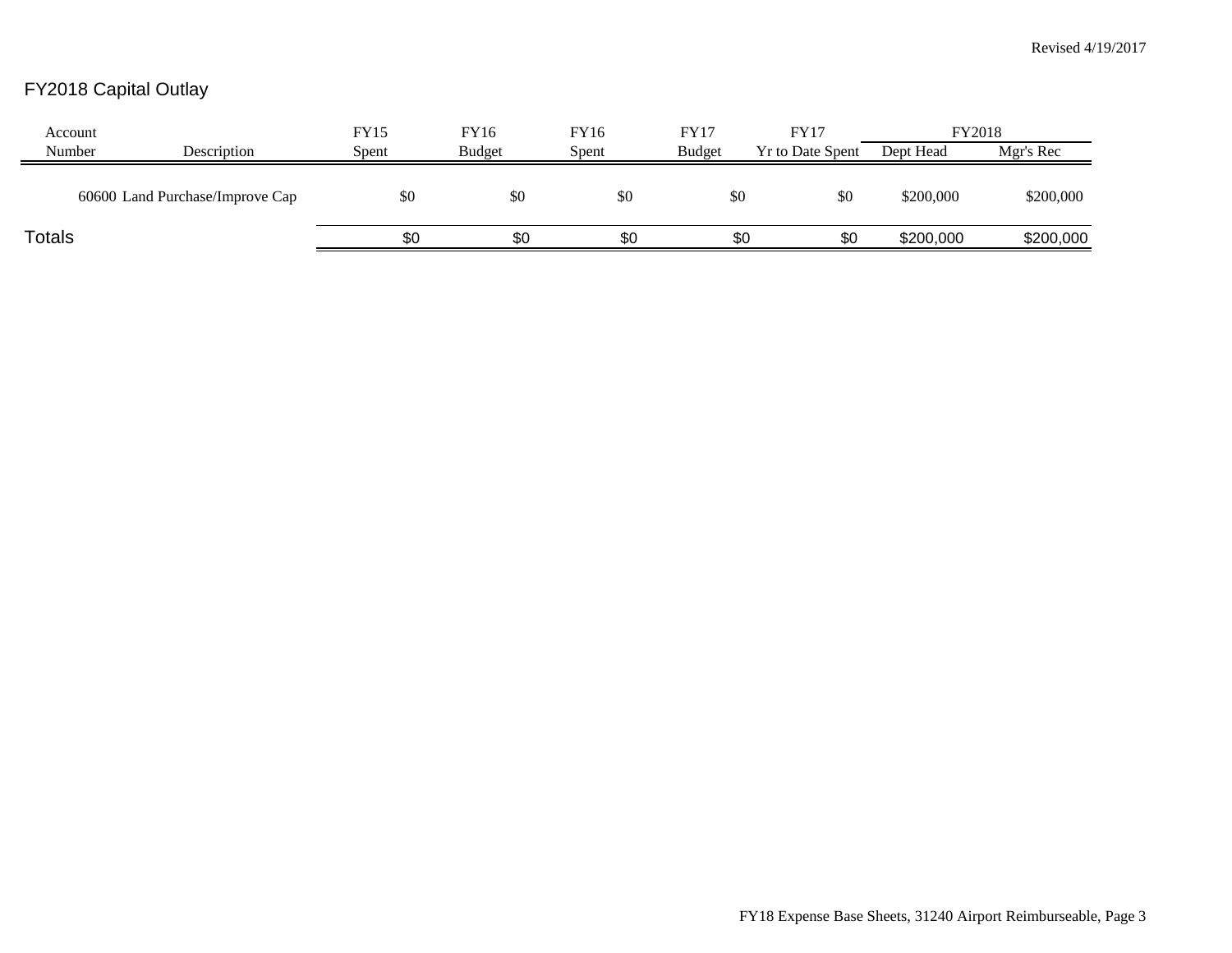

## **Fiscal Year 2018 Budget Request**

April 19, 2017 **Department:** Airport Reimburseable Improve.

Account Title: Other Prof/Consult Srvs Exp

Department Number: 31240 Account Number: 60306

| FY2015 | FY 2016 | FY 2016 | FY 2017       | FY 2017       |
|--------|---------|---------|---------------|---------------|
| Actual | Budget  |         | <b>Budget</b> | Est. Expended |
|        |         |         |               |               |
| \$0.00 | \$0.00  | \$0.00  | \$0.00        | \$0.00        |

| FY-2018       | Department   | City Mgr       | Council | Increase     |
|---------------|--------------|----------------|---------|--------------|
|               | Reauest      | Recommendation | Action  | (Decrease)   |
| <b>Budget</b> | \$240,000.00 | \$240,000.00   |         | \$240,000.00 |

**Support for Budget Request:** Provide justification for the budget request using as much detail as possible

 to support it. Examples of acceptable support include unit costs, quantity estimates, price quotes, etc. Requests based solely on a percentage increase above the previous budget will not be accepted. Use additional sheets if necessary.

Runway 6 obstruction removal - Gail Associates \$40,000 Runway 24 Easement Acquisition - Gail Associates \$200,000